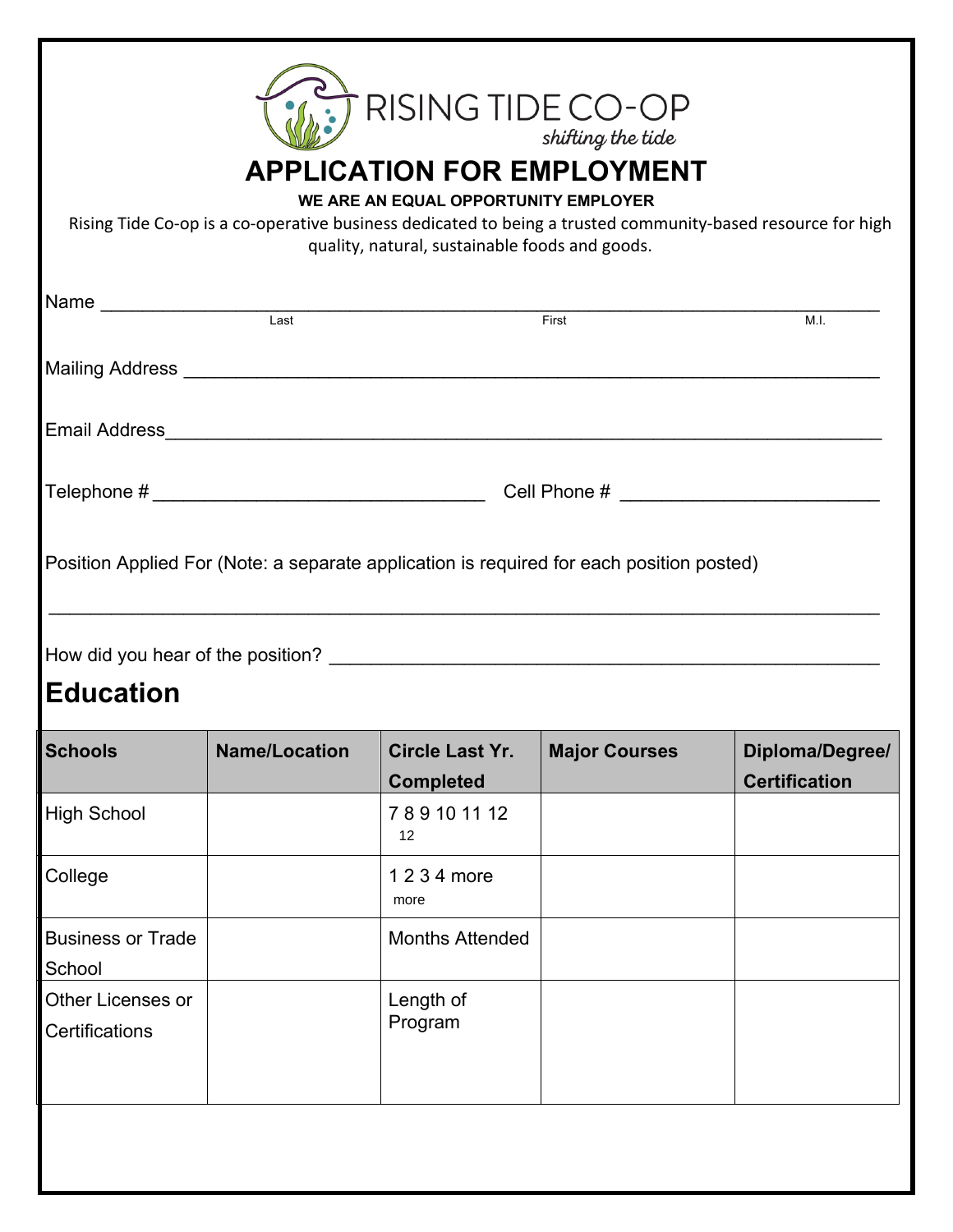## **Employment History**

Please list your **complete** employment history. List present or most recent employer first. Use an additional page, if necessary.

| Employer<br>Type of work performed:           | Employed<br>(mo./Yr.)<br>From:<br>To: | Address/City/State | <b>Full or Part</b><br>Time (hours<br>per week) | Reason for leaving |  |
|-----------------------------------------------|---------------------------------------|--------------------|-------------------------------------------------|--------------------|--|
| Name of Supervisor and contact information:   |                                       |                    |                                                 |                    |  |
| Employer                                      | Employed<br>(mo./Yr.)<br>From:<br>To: | Address/City/State | <b>Full or Part</b><br>Time (hours<br>per week) | Reason for leaving |  |
| Type of work performed:<br>Name of Supervisor |                                       |                    |                                                 |                    |  |
| <b>Employer</b>                               | Employed<br>(mo./Yr.)<br>From:<br>To: | Address/City/State | Full or Part<br>Time (hours<br>per week)        | Reason for leaving |  |
| Type of work performed:                       |                                       |                    |                                                 |                    |  |
| Name of Supervisor                            |                                       |                    |                                                 |                    |  |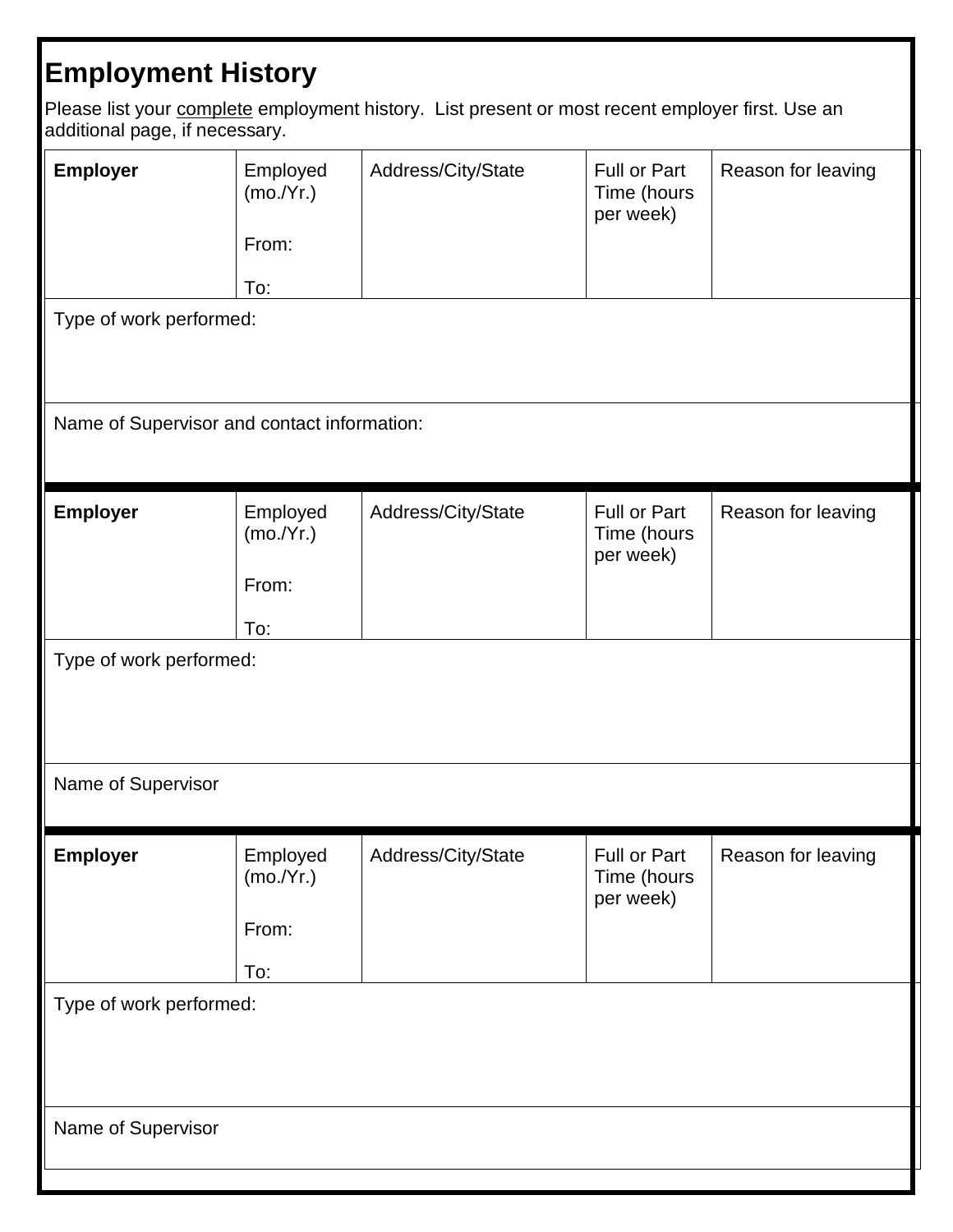| Are you presently employed? Yes $\bigcirc$ No $\bigcirc$ If so, may we contact your present employer? Yes                                                                                                                                                                   |  |
|-----------------------------------------------------------------------------------------------------------------------------------------------------------------------------------------------------------------------------------------------------------------------------|--|
| If you served in the United States Armed Forces, briefly list the dates, rank, and skills acquired:                                                                                                                                                                         |  |
|                                                                                                                                                                                                                                                                             |  |
| <b>Personal Information</b>                                                                                                                                                                                                                                                 |  |
| Are you able to perform the essential duties of the position you are applying for with or without<br>Yes (<br>reasonable accommodation?                                                                                                                                     |  |
| Are you legally authorized to work in the U.S.?<br>Note: you will be required to furnish documents to verify your eligibility for employment in accordance with the Immigration Reform and Control Act and your<br>employment is contingent upon furnishing such documents. |  |
| Are you at least 18 years of age?                                                                                                                                                                                                                                           |  |
| Please list any special office/software skills: _________________________________                                                                                                                                                                                           |  |
|                                                                                                                                                                                                                                                                             |  |
|                                                                                                                                                                                                                                                                             |  |
|                                                                                                                                                                                                                                                                             |  |
| Please list any other skills:                                                                                                                                                                                                                                               |  |
|                                                                                                                                                                                                                                                                             |  |
|                                                                                                                                                                                                                                                                             |  |
| Are you related to any current employees or Board Members?                                                                                                                                                                                                                  |  |
| What days of the week and times of the day are you available to work?                                                                                                                                                                                                       |  |
|                                                                                                                                                                                                                                                                             |  |
|                                                                                                                                                                                                                                                                             |  |